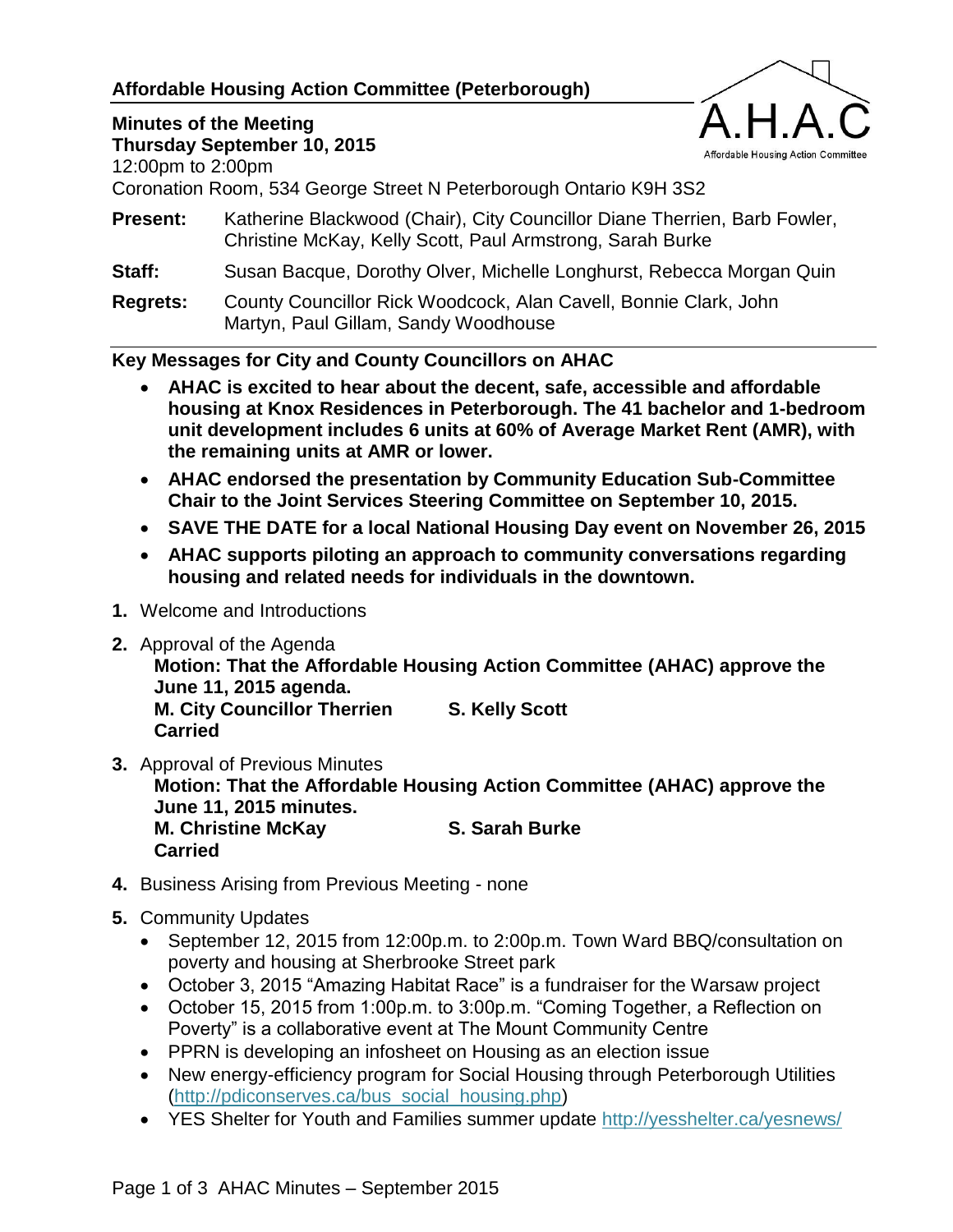**Affordable Housing Action Committee (Peterborough)**



**Minutes of the Meeting Thursday September 10, 2015** 12:00pm to 2:00pm

- **6.** Association Updates
	- **6.1.** Ontario Non-Profit Housing Association (ONPHA) verbal update
	- **6.2.**Canadian Housing & Renewal Association (CHRA) verbal update
- **7.** AHAC Action Plan 2015 Update see 8.6 below
- **8.** Reports from Sub-Committees, Adhoc Committees and Working Groups
	- **8.1** Community Education

**Motion: That the Affordable Housing Action Committee (AHAC) endorses the presentation by Community Education Sub-Committee Chair, Paul Armstrong, to the Joint Services Steering Committee on September 10, 2015. M. Sarah Burke S. Kelly Scott Carried**

- **8.2** Services See 9.1 below
- **8.3** Supply July, August, and September 2015 notes are available upon request **Motion: That the Affordable Housing Action Committee (AHAC) supports piloting an approach to community conversations regarding housing and related needs for individuals in downtown Peterborough. M. Paul Armstrong S. Christine McKay Carried**
- **8.4** "Road Map for Housing Developers" Communication Plan Working Group verbal update
- **8.5** Adhoc committee to celebrate National Housing Day 2015
	- National Housing Day event will be held on November 26, 2015 in partnership with the Home Response Coalition and other agencies
- **8.6** Collective Impact Working Group Update "AHAC Discussions" Next Steps
- A "Backgrounder with Recommendations" document is being drafted
- **9.** Reports from Other Standing Committees
	- **9.1** Homelessness Support Services Coordinating Committee none at this time
	- **9.2** Peterborough Poverty Reduction Network (PPRN) verbal update

## **10.**New Business

- **10.1** Housing Choice Rent Supplement Program research plan
	- Discussion about Kathy's research at KPP about tenant arrears, before and after receiving rent supplements
- **10.2** Planning Division Staff Reports Susan provided a verbal update

**11.**Key Messages for City and County Councillors on AHAC

• See page 1 (before Item 1)